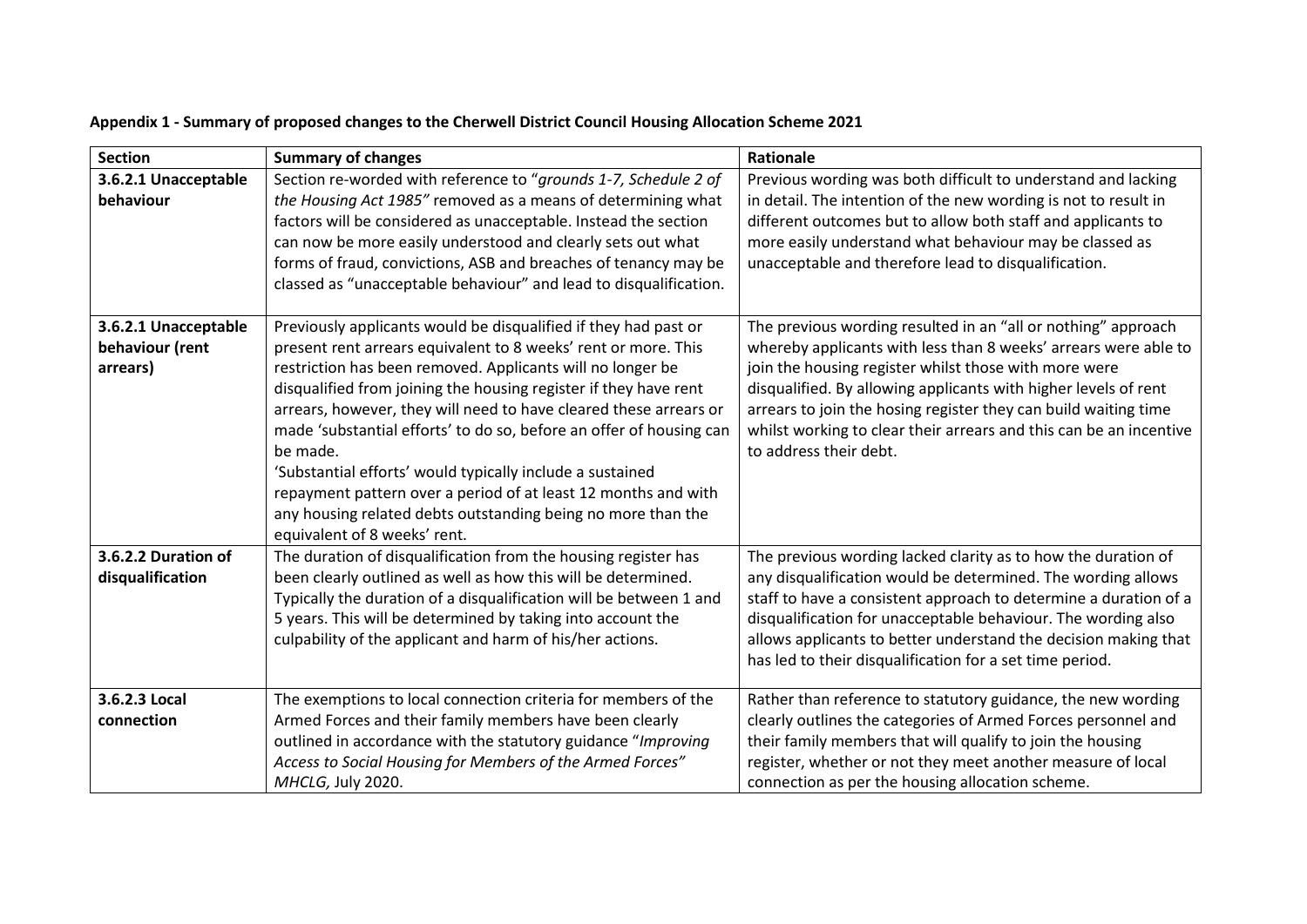|                                           | This includes exempting from any local connection criteria<br>current or former members of the regular armed forces who<br>served at any time in the 5 years preceding their application;<br>bereaved spouses or civil partners; divorced or separated<br>spouses or civil partners and members of the reserved armed<br>forces who are suffering from injury attributable to their service. |                                                                                                                                     |
|-------------------------------------------|----------------------------------------------------------------------------------------------------------------------------------------------------------------------------------------------------------------------------------------------------------------------------------------------------------------------------------------------------------------------------------------------|-------------------------------------------------------------------------------------------------------------------------------------|
|                                           |                                                                                                                                                                                                                                                                                                                                                                                              |                                                                                                                                     |
| 3.6.2.5 Sufficient<br>financial resources | Wording has been reviewed to ensure it is easy to understand for<br>both staff and applicants. An assessment of financial resources                                                                                                                                                                                                                                                          | Any combination of annual gross income and savings of over<br>£60,000 has been reviewed as sufficient to secure                     |
|                                           | will continue to jointly consider both annual gross income of                                                                                                                                                                                                                                                                                                                                | accommodation in the private rented sector in the district. In                                                                      |
|                                           | applicant/s and any savings and the threshold will remain at                                                                                                                                                                                                                                                                                                                                 | some cases 4 bed accommodation may be difficult to secure,                                                                          |
|                                           | £60,000. Applicants with over this amount of annual                                                                                                                                                                                                                                                                                                                                          | depending on factors such as the location of preference. Special                                                                    |
|                                           | income/savings combined will not qualify to join.                                                                                                                                                                                                                                                                                                                                            | consideration therefore can be given where appropriate to                                                                           |
|                                           |                                                                                                                                                                                                                                                                                                                                                                                              | those applicants that require larger accommodation or more                                                                          |
|                                           | Additional wording had been added to make clear that special                                                                                                                                                                                                                                                                                                                                 | specialist accommodation, such as disabled adapted                                                                                  |
|                                           | consideration and exception may be given to applicants that                                                                                                                                                                                                                                                                                                                                  | accommodation, which may be more difficult to secure in the                                                                         |
|                                           | require larger or more specialist accommodation in cases where                                                                                                                                                                                                                                                                                                                               | private sector.                                                                                                                     |
|                                           | it can be evidenced that the typical accommodation required                                                                                                                                                                                                                                                                                                                                  |                                                                                                                                     |
|                                           | cannot be obtained in the private sector based on the level of                                                                                                                                                                                                                                                                                                                               | Under-occupiers of social housing should be encouraged to                                                                           |
|                                           | income and financial assets they have.                                                                                                                                                                                                                                                                                                                                                       | downsize whether or not they have sufficient financial                                                                              |
|                                           |                                                                                                                                                                                                                                                                                                                                                                                              | resources to obtain housing in the private sector.                                                                                  |
|                                           | An exception has been added for under-occupiers of social                                                                                                                                                                                                                                                                                                                                    |                                                                                                                                     |
|                                           | housing who will not be subject to a cap on financial resources.                                                                                                                                                                                                                                                                                                                             |                                                                                                                                     |
| 3.6.2.6 Refusal of                        | Applicants in the higher priority bands will no longer be                                                                                                                                                                                                                                                                                                                                    | Applicants can sometimes be surprised to be offered                                                                                 |
| offers                                    | disqualified for refusing one offer of accommodation. Applicants<br>in Bands 1 and 2 can benefit from 3 offers of accommodation like                                                                                                                                                                                                                                                         | accommodation and may not always put as much consideration                                                                          |
|                                           | those in other Bands.                                                                                                                                                                                                                                                                                                                                                                        | into placing bids as they could. Imposing a disqualification for<br>refusing only one offer of housing can therefore be seen as too |
|                                           |                                                                                                                                                                                                                                                                                                                                                                                              | strict and counter-productive if offers are imposed that do not                                                                     |
|                                           |                                                                                                                                                                                                                                                                                                                                                                                              | fully meet an applicant's need or aspirations.                                                                                      |
|                                           |                                                                                                                                                                                                                                                                                                                                                                                              | Reverting to 3 offers before disqualification is considered                                                                         |
|                                           |                                                                                                                                                                                                                                                                                                                                                                                              | should help ensure that the housing provides sustainable, long                                                                      |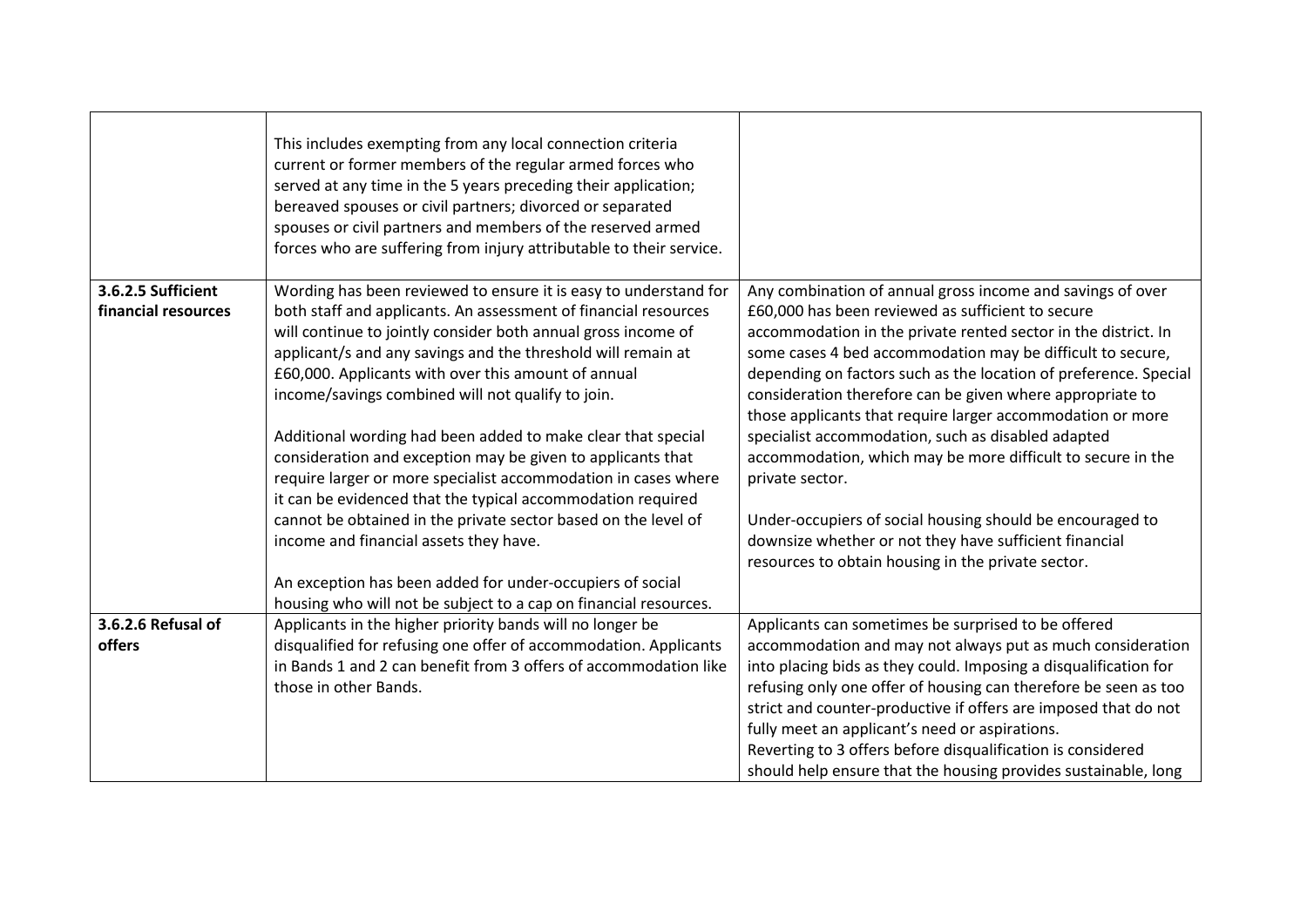|                            |                                                                   | term solutions whilst balancing the need for applicants to be     |
|----------------------------|-------------------------------------------------------------------|-------------------------------------------------------------------|
|                            |                                                                   | realistic and to only place appropriate bids                      |
| 5.1.1 Band 1 reason        | A new Band 1 reason has been added to give priority to approved   | Joint working between OCC and CDC has identified the need to      |
| <b>Adopters and Foster</b> | adopters or foster carers that need to move to a property with an | facilitate access to suitable housing for foster carers and       |
| <b>Carers</b>              | extra bedroom in order to commence or continue with the           | adopters. Otherwise housing can be a barrier to carers being      |
|                            | arrangement.                                                      | able to take up, sustain or expand their role. Numbers are likely |
|                            |                                                                   | to be low and this is seen to be a positive move for the benefit  |
|                            |                                                                   | of vulnerable children.                                           |
| 5.1.2 Band 2 Non-          | Currently a Band 3 is applied to the applications of non-priority | Whilst alternative housing options will remain in place for       |
| priority homeless          | homeless persons. These are applicants that are verified as being | applicants that are homeless, such as the adult homeless          |
|                            | homeless but are not considered vulnerable to the point the are   | pathway and Housing First programme, this raised priority puts    |
|                            | 'priority-need'. This priority will be increased to Band 2 to sit | non-priority homeless households on an equal footing with         |
|                            | alongside applicants that are statutory homeless.                 | statutory homeless households. The rationale being that           |
|                            |                                                                   | whether priority need or not the person/couple is still homeless  |
|                            |                                                                   | and needs access to housing.                                      |
| 8.9 Direct matches         | Additional wording to give indicative examples of when a direct   | The allocation scheme current lacks transparency and detail for   |
|                            | match may be carried out and a statement that these will          | both applicants and staff to understand in what circumstances a   |
|                            | typically account for less than 5% of all lettings per year.      | direct match may be carried out.                                  |
|                            |                                                                   |                                                                   |
| 14.5 Oxford's unmet        | New section that acknowledges that some social housing in the     | Applicants will need to be aware that some social housing in      |
| housing needs              | district may be built to meet Oxford's unmet housing needs and    | Cherwell may not be allocated through Cherwell District           |
|                            | may not be allocated through Cherwell District Council's housing  | Council's housing allocation scheme and for housing built to      |
|                            | register.                                                         | meet Oxford's unmet housing needs they may need to register       |
|                            |                                                                   | with Oxford City Council's housing register.                      |
|                            |                                                                   |                                                                   |
| <b>Appendix 3: Space</b>   | New introduction of a space standard that determines adequate     | The space standard as outlined by Section 326 of the Housing      |
| <b>Standard</b>            | bedroom sizes in addition to the existing bedroom standard that   | Act 1985 is proposed to be adopted to determine if bedrooms       |
|                            | determines the number of bedrooms a household requires.           | are of an adequate size to accommodate household members          |
|                            |                                                                   | according to their ages. The standard is already used by the      |
|                            |                                                                   | council's Housing Standards Team to determine statutory           |
|                            |                                                                   | overcrowding. The space standard can then be used when            |
|                            |                                                                   | considering priority under the category of social, welfare and    |
|                            |                                                                   | hardship grounds - see Appendix 5 changes below.                  |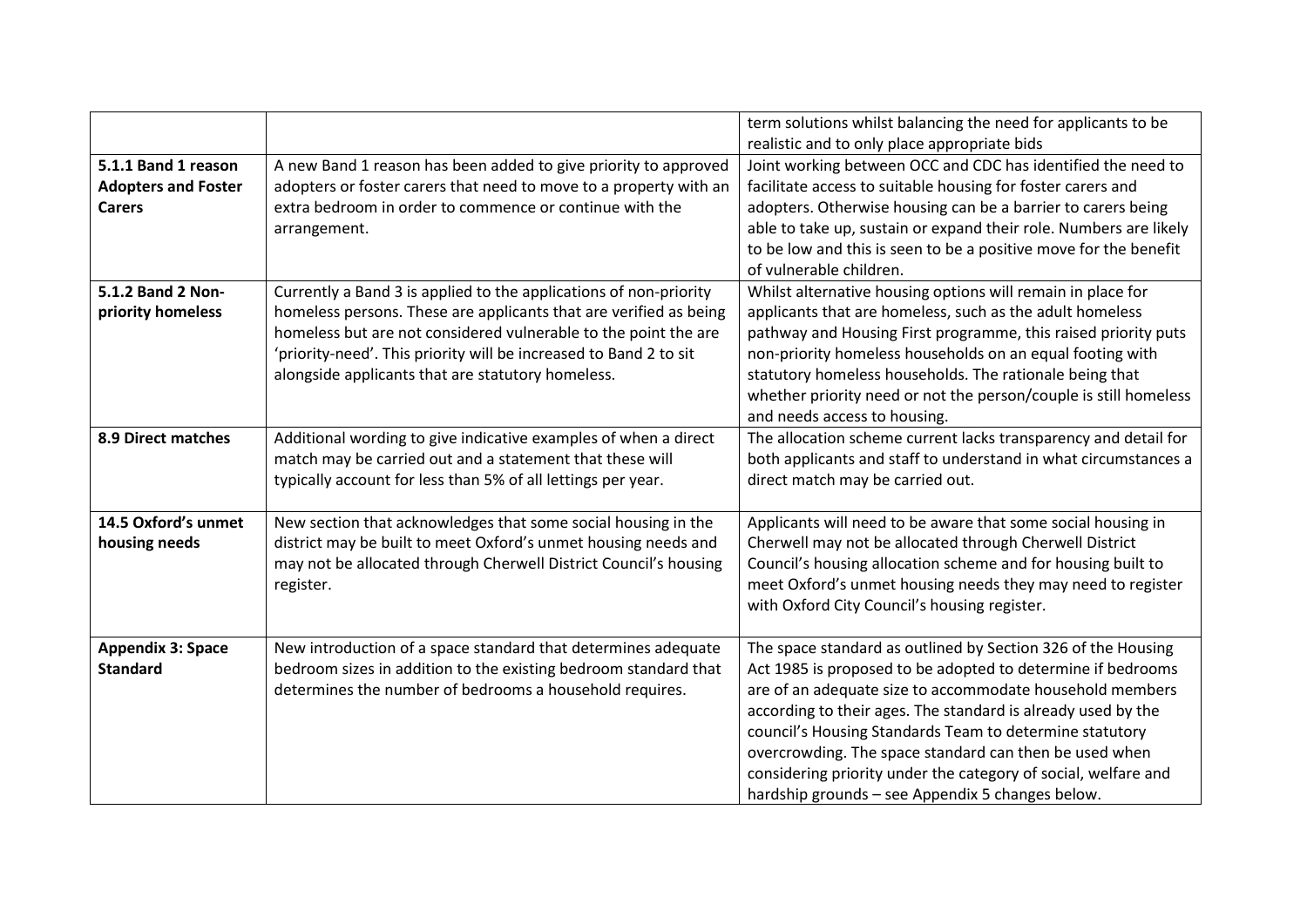| <b>Appendix 4: Health</b><br>and Disability<br>assessments        | A Band 3 reason has been introduced under the Mental Health<br>section so that applicants receiving short-term, time-limited<br>secondary care intervention may have a Band 3 applied in cases<br>where housing is the cause or a significant aggravating factor in<br>the mental health issue.                                                                                                                                                                                                                                                                                                                                                                                                                                                                                                                                                                                                                                                                                                              | Currently only applicants with sustained secondary care input<br>will receive any form of priority for housing (Band 2) and there<br>is no Band 3 reason to apply to those with mental health issues<br>where housing is the cause or an aggravating factor. As a result,<br>only a Band 4 or Band 2 can be applied to those with mental<br>health problems where a Band 3 may be more appropriate.                                                                                                                                                                                                                                                                                                                                                                                                                                                                                                                      |
|-------------------------------------------------------------------|--------------------------------------------------------------------------------------------------------------------------------------------------------------------------------------------------------------------------------------------------------------------------------------------------------------------------------------------------------------------------------------------------------------------------------------------------------------------------------------------------------------------------------------------------------------------------------------------------------------------------------------------------------------------------------------------------------------------------------------------------------------------------------------------------------------------------------------------------------------------------------------------------------------------------------------------------------------------------------------------------------------|--------------------------------------------------------------------------------------------------------------------------------------------------------------------------------------------------------------------------------------------------------------------------------------------------------------------------------------------------------------------------------------------------------------------------------------------------------------------------------------------------------------------------------------------------------------------------------------------------------------------------------------------------------------------------------------------------------------------------------------------------------------------------------------------------------------------------------------------------------------------------------------------------------------------------|
| Appendix 5: Social,<br><b>Welfare and Hardship</b><br>assessments | New Band 3 reasons under social, welfare or hardship grounds:<br>Inadequate bedroom sizes. If the household has an<br>$\bullet$<br>adequate number of bedrooms but bedroom sizes are<br>inadequate, as per the space standard.<br>Split households with insufficient bedrooms. If a property<br>$\bullet$<br>has a sufficient number of bedrooms to accommodate all<br>occupiers as per the bedroom standard but two or more<br>households are sharing and the applicant's household is left<br>short of a bedroom due to genuine and justifiable bedroom<br>allocation.<br>No Fixed Abode. Cases where the applicant has no principal,<br>$\bullet$<br>settled address but is not deemed to be homeless.<br>New Band 1 reason:<br>Family member of social tenant in the district with at least<br>12 months verified prior residence with the family member<br>and no right of succession following the death of the tenant<br>in cases where a move would prevent homelessness or<br>exceptional hardship. | These are scenarios which are not currently covered by the<br>allocations scheme. This means that discretion must be used by<br>senior offers to apply any level of priority or a Band 4 will apply<br>when this may be inappropriate. For applicants with inadequate<br>bedrooms or split households with insufficient bedrooms, the<br>Band 3 acknowledges that these scenarios are not as urgent as<br>overcrowding which is a reason for a Band 2.<br>The proposal for a Band 1 for family members of social housing<br>tenants with no rights of succession would help avoid<br>homelessness of those applicants who have lost a family<br>member as well as allow negotiations to take place between<br>the council and registered providers of social housing to allow<br>the applicant to remain whilst they secure alternative housing<br>without having to commence legal proceedings to regain<br>possession. |
| <b>Key worker</b>                                                 | The local connection criteria has been expanded to include the                                                                                                                                                                                                                                                                                                                                                                                                                                                                                                                                                                                                                                                                                                                                                                                                                                                                                                                                               | Certain key workers working in Oxfordshire benefit the whole                                                                                                                                                                                                                                                                                                                                                                                                                                                                                                                                                                                                                                                                                                                                                                                                                                                             |
| amendments:                                                       | following categories of key workers working in any district within                                                                                                                                                                                                                                                                                                                                                                                                                                                                                                                                                                                                                                                                                                                                                                                                                                                                                                                                           | county, including residents in Cherwell, whether they are                                                                                                                                                                                                                                                                                                                                                                                                                                                                                                                                                                                                                                                                                                                                                                                                                                                                |
| 3.6.2.3 local                                                     | Oxfordshire: National Health Service staff (all clinical staff),                                                                                                                                                                                                                                                                                                                                                                                                                                                                                                                                                                                                                                                                                                                                                                                                                                                                                                                                             | employed within Cherwell or not. They can also face significant                                                                                                                                                                                                                                                                                                                                                                                                                                                                                                                                                                                                                                                                                                                                                                                                                                                          |
| connection and 7.11                                               | Support workers in health roles, Adult social care roles, local                                                                                                                                                                                                                                                                                                                                                                                                                                                                                                                                                                                                                                                                                                                                                                                                                                                                                                                                              | recruitment and retention difficulties with housing being a                                                                                                                                                                                                                                                                                                                                                                                                                                                                                                                                                                                                                                                                                                                                                                                                                                                              |
| quota arrangements                                                | authority and government agency workers.                                                                                                                                                                                                                                                                                                                                                                                                                                                                                                                                                                                                                                                                                                                                                                                                                                                                                                                                                                     | contributing factor in those difficulties. As such it makes sense                                                                                                                                                                                                                                                                                                                                                                                                                                                                                                                                                                                                                                                                                                                                                                                                                                                        |